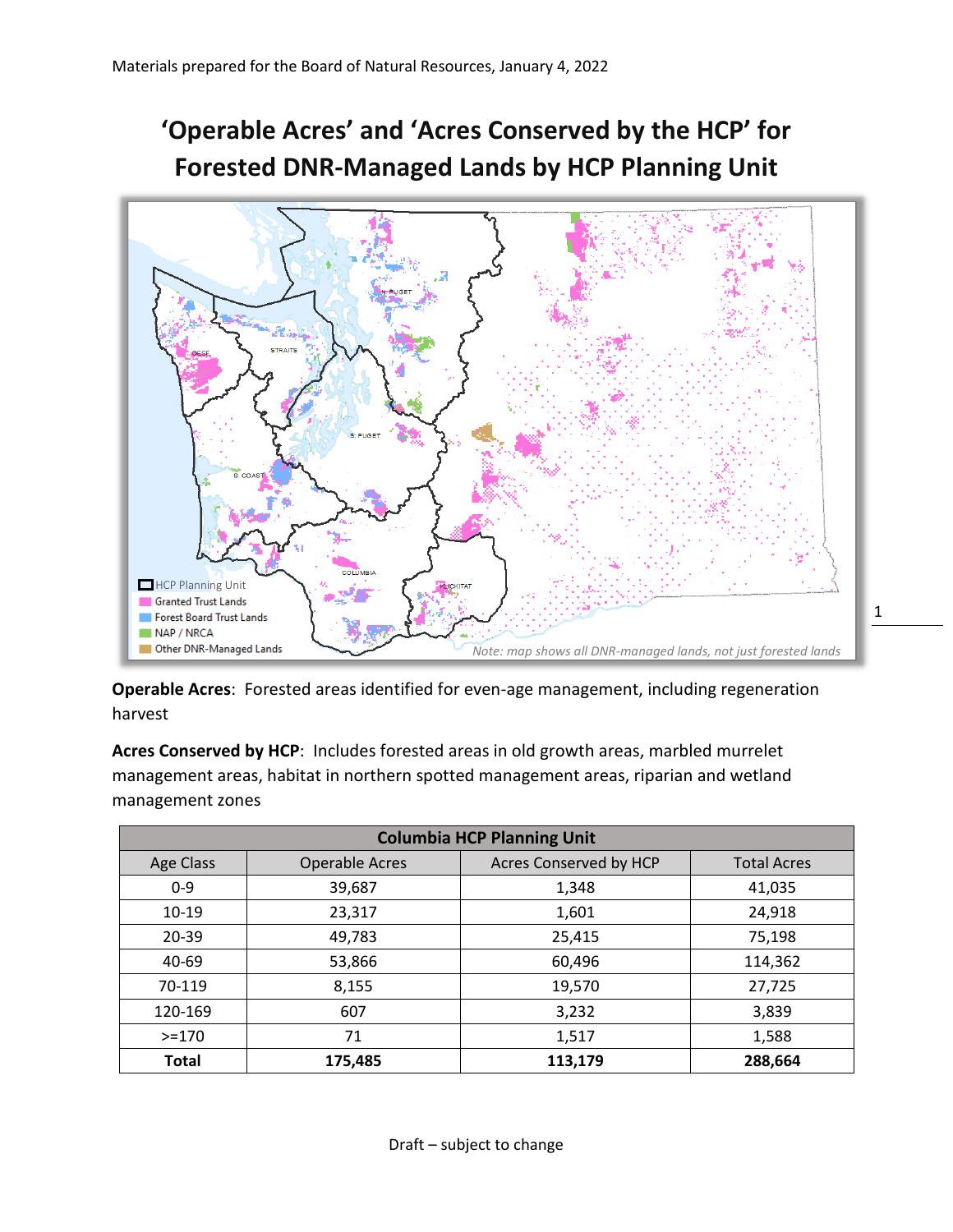Materials prepared for the Board of Natural Resources, January 4, 2022

| <b>Klickitat HCP Planning Unit</b> |                       |                               |                    |
|------------------------------------|-----------------------|-------------------------------|--------------------|
| <b>Age Class</b>                   | <b>Operable Acres</b> | <b>Acres Conserved by HCP</b> | <b>Total Acres</b> |
| $0 - 9$                            |                       |                               | 3                  |
| $10 - 19$                          | 165                   |                               | 165                |
| 20-39                              | 783                   |                               | 783                |
| 40-69                              | 1,841                 |                               | 1,841              |
| 70-119                             | 601                   |                               | 601                |
| 120-169                            | 306                   |                               | 306                |
| $>=170$                            | 29                    |                               | 29                 |
| <b>Total</b>                       | 3,728                 |                               | 3,728              |

| <b>North Puget HCP Planning Unit</b> |                       |                               |                    |
|--------------------------------------|-----------------------|-------------------------------|--------------------|
| <b>Age Class</b>                     | <b>Operable Acres</b> | <b>Acres Conserved by HCP</b> | <b>Total Acres</b> |
| $0 - 9$                              | 41,656                | 4,116                         | 45,772             |
| $10 - 19$                            | 31,504                | 3,491                         | 34,995             |
| $20 - 39$                            | 59,970                | 32,992                        | 92,963             |
| 40-69                                | 63,655                | 89,975                        | 153,630            |
| 70-119                               | 25,846                | 62,841                        | 88,687             |
| 120-169                              | 3,500                 | 15,497                        | 18,997             |
| $>=170$                              | 1,459                 | 8,925                         | 10,384             |
| <b>Total</b>                         | 227,591               | 217,837                       | 445,427            |

| <b>Olympic Experimental State Forest (OESF) HCP Planning Unit</b> |                       |                        |                    |
|-------------------------------------------------------------------|-----------------------|------------------------|--------------------|
| <b>Age Class</b>                                                  | <b>Operable Acres</b> | Acres Conserved by HCP | <b>Total Acres</b> |
| $0 - 9$                                                           | 16,171                | 4,291                  | 20,462             |
| $10 - 19$                                                         | 7,796                 | 2,305                  | 10,100             |
| 20-39                                                             | 32,898                | 25,355                 | 58,253             |
| 40-69                                                             | 28,461                | 85,124                 | 113,585            |
| 70-119                                                            | 1,426                 | 24,731                 | 26,157             |
| 120-169                                                           | 290                   | 13,633                 | 13,923             |
| $> = 170$                                                         | 367                   | 29,417                 | 29,784             |
| <b>Total</b>                                                      | 87,409                | 184,855                | 272,264            |

| <b>South Coast HCP Planning Unit</b> |                       |                        |                    |
|--------------------------------------|-----------------------|------------------------|--------------------|
| <b>Age Class</b>                     | <b>Operable Acres</b> | Acres Conserved by HCP | <b>Total Acres</b> |
| $0 - 9$                              | 37,781                | 2,441                  | 40,223             |
| $10 - 19$                            | 26,408                | 4,075                  | 30,483             |
| 20-39                                | 52,237                | 30,101                 | 82,338             |
| 40-69                                | 36,137                | 41,709                 | 77,846             |
| 70-119                               | 11,562                | 15,816                 | 27,378             |
| 120-169                              | 607                   | 998                    | 1,606              |
| $>=170$                              | 145                   | 261                    | 406                |
| <b>Total</b>                         | 164,877               | 95,401                 | 260,279            |